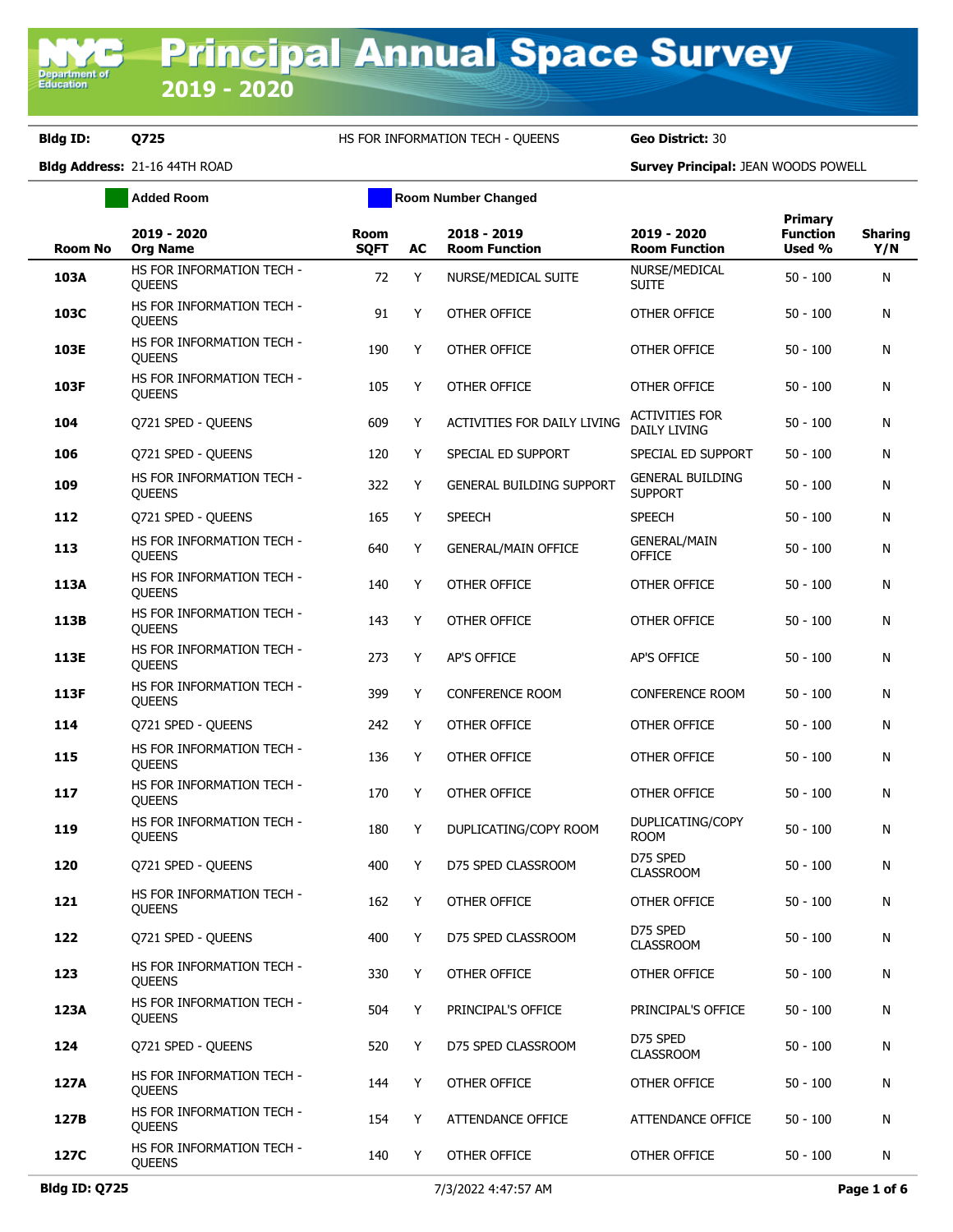**Added Room Room Room Number Changed** 

| <b>Room No</b> | 2019 - 2020<br><b>Org Name</b>             | <b>Room</b><br><b>SQFT</b> | AC | 2018 - 2019<br><b>Room Function</b>     | 2019 - 2020<br><b>Room Function</b>  | <b>Primary</b><br><b>Function</b><br>Used % | <b>Sharing</b><br>Y/N |
|----------------|--------------------------------------------|----------------------------|----|-----------------------------------------|--------------------------------------|---------------------------------------------|-----------------------|
| 127D           | HS FOR INFORMATION TECH -<br>QUEENS        | 200                        | Y  | PARENT'S ROOM                           | PARENT'S ROOM                        | $50 - 100$                                  | N                     |
| 132            | Q721 SPED - QUEENS                         | 399                        | Y  | D75 SPED CLASSROOM                      | D75 SPED<br><b>CLASSROOM</b>         | $50 - 100$                                  | N                     |
| 134            | Q721 SPED - QUEENS                         | 400                        | Y  | D75 SPED CLASSROOM                      | D75 SPED<br><b>CLASSROOM</b>         | $50 - 100$                                  | N                     |
| 135            | HS FOR INFORMATION TECH -<br><b>OUEENS</b> | 2618                       | Y  | STUDENT CAFETERIA                       | STUDENT CAFETERIA                    | $50 - 100$                                  | N                     |
| 144            | Q721 SPED - QUEENS                         | 400                        | Y  | D75 SPED CLASSROOM                      | D75 SPED<br><b>CLASSROOM</b>         | $50 - 100$                                  | N                     |
| 146            | Q721 SPED - QUEENS                         | 400                        | Y  | <b>COMPUTER LAB</b>                     | <b>COMPUTER LAB</b>                  | $50 - 100$                                  | N                     |
| 148            | HS FOR INFORMATION TECH -<br>QUEENS        | 580                        | Y  | <b>TEACHER'S CAFETERIA</b>              | <b>TEACHER'S</b><br><b>CAFETERIA</b> | $50 - 100$                                  | N                     |
| 155            | HS FOR INFORMATION TECH -<br><b>OUEENS</b> | 2500                       | Y  | <b>KITCHEN</b>                          | <b>KITCHEN</b>                       | $50 - 100$                                  | N                     |
| 201            | HS FOR INFORMATION TECH -<br><b>OUEENS</b> | 468                        | Y  | NON-D75 SPED CLASSROOM                  | NON-D75 SPED<br><b>CLASSROOM</b>     | $50 - 100$                                  | N                     |
| 205            | HS FOR INFORMATION TECH -<br><b>OUEENS</b> | 400                        | Y  | STORAGE ROOM                            | STORAGE ROOM                         | $50 - 100$                                  | N                     |
| 206            | HS FOR INFORMATION TECH -<br><b>QUEENS</b> | 200                        | Y  | NON-D75 SPED CLASSROOM                  | NON-D75 SPED<br><b>CLASSROOM</b>     | $50 - 100$                                  | N                     |
| 206A           | HS FOR INFORMATION TECH -<br><b>OUEENS</b> | 144                        | Y  | <b>SPEECH</b>                           | <b>SPEECH</b>                        | $50 - 100$                                  | N                     |
| 206B           | HS FOR INFORMATION TECH -<br><b>QUEENS</b> | 198                        | Y  | <b>SBST</b>                             | <b>SBST</b>                          | $50 - 100$                                  | N                     |
| 207            | HS FOR INFORMATION TECH -<br><b>QUEENS</b> | 1680                       | Y  | MUSIC ROOM                              | MUSIC ROOM                           | $50 - 100$                                  | N                     |
| 208A           | HS FOR INFORMATION TECH -<br><b>QUEENS</b> | 64                         | Υ  | INDIVIDUALIZED EDUCATION<br><b>PLAN</b> | INDIVIDUALIZED<br>EDUCATION PLAN     | $50 - 100$                                  | N                     |
| 208B           | HS FOR INFORMATION TECH -<br>QUEENS        | 96                         | Y  | OTHER OFFICE                            | OTHER OFFICE                         | $50 - 100$                                  | N                     |
| <b>208C</b>    | HS FOR INFORMATION TECH -<br><b>QUEENS</b> | 180                        | Y  | <b>OTHER OFFICE</b>                     | OTHER OFFICE                         | $50 - 100$                                  | N                     |
| 208D           | HS FOR INFORMATION TECH -<br><b>QUEENS</b> | 104                        | Y  | OTHER OFFICE                            | OTHER OFFICE                         | $50 - 100$                                  | N                     |
| 209            | HS FOR INFORMATION TECH -<br><b>QUEENS</b> | 1280                       | Y  | <b>ART ROOM</b>                         | ART ROOM                             | $50 - 100$                                  | N                     |
| 210            | HS FOR INFORMATION TECH -<br><b>QUEENS</b> | 420                        | Υ  | NON-D75 SPED CLASSROOM                  | NON-D75 SPED<br><b>CLASSROOM</b>     | $50 - 100$                                  | N                     |
| 212            | HS FOR INFORMATION TECH -<br><b>QUEENS</b> | 1073                       | Y  | REGULAR CLASSROOM                       | REGULAR CLASSROOM                    | $50 - 100$                                  | N                     |
| 213            | HS FOR INFORMATION TECH -<br><b>QUEENS</b> | 968                        | Y  | REGULAR CLASSROOM                       | REGULAR CLASSROOM                    | $50 - 100$                                  | N                     |
| 217            | HS FOR INFORMATION TECH -<br><b>QUEENS</b> | 1470                       | Y  | REGULAR CLASSROOM                       | REGULAR CLASSROOM                    | $50 - 100$                                  | N                     |
| 231            | HS FOR INFORMATION TECH -<br><b>QUEENS</b> | 1517                       | Y  | <b>COMPUTER LAB</b>                     | COMPUTER LAB                         | $50 - 100$                                  | N                     |
| 231A           | HS FOR INFORMATION TECH -<br><b>QUEENS</b> | 240                        | Y  | OTHER OFFICE                            | OTHER OFFICE                         | $50 - 100$                                  | N                     |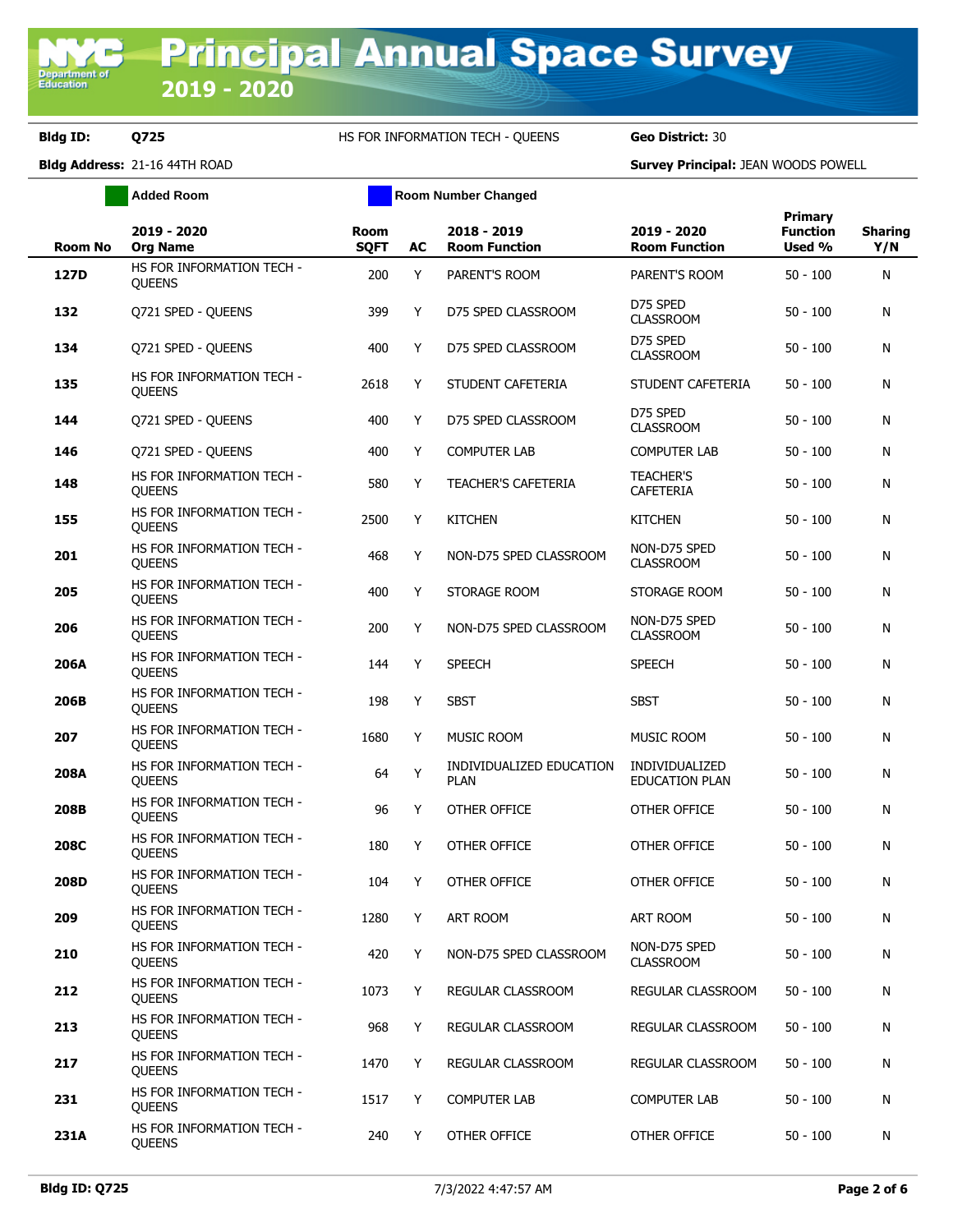**Added Room Room Room Number Changed** 

| <b>Room No</b> | 2019 - 2020<br><b>Org Name</b>             | <b>Room</b><br><b>SQFT</b> | AC | 2018 - 2019<br><b>Room Function</b> | 2019 - 2020<br><b>Room Function</b> | <b>Primary</b><br><b>Function</b><br>Used % | <b>Sharing</b><br>Y/N |
|----------------|--------------------------------------------|----------------------------|----|-------------------------------------|-------------------------------------|---------------------------------------------|-----------------------|
| 232            | HS FOR INFORMATION TECH -<br>QUEENS        | 676                        | Y  | REGULAR CLASSROOM                   | REGULAR CLASSROOM                   | $50 - 100$                                  | N                     |
| 233            | HS FOR INFORMATION TECH -<br><b>OUEENS</b> | 493                        | Y  | OTHER OFFICE                        | OTHER OFFICE                        | $50 - 100$                                  | N                     |
| 234            | HS FOR INFORMATION TECH -<br><b>QUEENS</b> | 810                        | Y  | REGULAR CLASSROOM                   | REGULAR CLASSROOM                   | $50 - 100$                                  | N                     |
| 236            | HS FOR INFORMATION TECH -<br><b>OUEENS</b> | 702                        | Y  | REGULAR CLASSROOM                   | REGULAR CLASSROOM                   | $50 - 100$                                  | N                     |
| 237            | HS FOR INFORMATION TECH -<br><b>QUEENS</b> | 1443                       | Y  | <b>COMPUTER LAB</b>                 | <b>COMPUTER LAB</b>                 | $50 - 100$                                  | N                     |
| 238            | HS FOR INFORMATION TECH -<br><b>QUEENS</b> | 702                        | Y  | REGULAR CLASSROOM                   | REGULAR CLASSROOM                   | $50 - 100$                                  | N                     |
| 240            | Q721 SPED - QUEENS                         | 220                        | Y  | D75 SPED CLASSROOM                  | D75 SPED<br><b>CLASSROOM</b>        | $50 - 100$                                  | N                     |
| 301A           | HS FOR INFORMATION TECH -<br><b>QUEENS</b> | 126                        | Y  | OTHER OFFICE                        | OTHER OFFICE                        | $50 - 100$                                  | N                     |
| 301B           | HS FOR INFORMATION TECH -<br><b>OUEENS</b> | 98                         | Y  | OTHER OFFICE                        | OTHER OFFICE                        | $50 - 100$                                  | N                     |
| 301C           | HS FOR INFORMATION TECH -<br><b>OUEENS</b> | 98                         | Y  | OTHER OFFICE                        | <b>OTHER OFFICE</b>                 | $50 - 100$                                  | N                     |
| 301D           | HS FOR INFORMATION TECH -<br><b>OUEENS</b> | 98                         | Y  | <b>OTHER OFFICE</b>                 | OTHER OFFICE                        | $50 - 100$                                  | N                     |
| 301E           | HS FOR INFORMATION TECH -<br><b>OUEENS</b> | 140                        | Y  | OTHER OFFICE                        | OTHER OFFICE                        | $50 - 100$                                  | N                     |
| 301F           | HS FOR INFORMATION TECH -<br><b>OUEENS</b> | 140                        | Y  | <b>RECORD ROOM</b>                  | <b>RECORD ROOM</b>                  | $50 - 100$                                  | N                     |
| 302            | HS FOR INFORMATION TECH -<br><b>OUEENS</b> | 180                        | Y  | OTHER OFFICE                        | OTHER OFFICE                        | $50 - 100$                                  | N                     |
| 302B           | HS FOR INFORMATION TECH -<br><b>OUEENS</b> | 136                        | Y  | OTHER OFFICE                        | OTHER OFFICE                        | $50 - 100$                                  | N                     |
| 303            | HS FOR INFORMATION TECH -<br><b>OUEENS</b> | 196                        | Y  | <b>AP'S OFFICE</b>                  | AP'S OFFICE                         | $50 - 100$                                  | N                     |
| 303A           | HS FOR INFORMATION TECH -<br><b>OUEENS</b> | 196                        | Y  | <b>OTHER OFFICE</b>                 | OTHER OFFICE                        | $50 - 100$                                  | N                     |
| 305            | HS FOR INFORMATION TECH -<br><b>OUEENS</b> | 403                        | Y  | <b>GUIDANCE OFFICE</b>              | <b>GUIDANCE OFFICE</b>              | $50 - 100$                                  | N                     |
| 305A           | HS FOR INFORMATION TECH -<br><b>OUEENS</b> | 72                         | Y  | OTHER OFFICE                        | OTHER OFFICE                        | $50 - 100$                                  | N                     |
| 305B           | HS FOR INFORMATION TECH -<br><b>OUEENS</b> | 77                         | Y  | OTHER OFFICE                        | OTHER OFFICE                        | $50 - 100$                                  | N                     |
| 305C           | HS FOR INFORMATION TECH -<br><b>OUEENS</b> | 104                        | Y  | OTHER OFFICE                        | OTHER OFFICE                        | $50 - 100$                                  | N                     |
| 306            | HS FOR INFORMATION TECH -<br><b>OUEENS</b> | 810                        | Y  | SCIENCE DEMO ROOM                   | SCIENCE DEMO ROOM                   | $50 - 100$                                  | N                     |
| 307            | THE CHILD CENTER OF NEW YORK<br>- OUEENS   | 170                        | Y  | OTHER ORGANIZATION                  | <b>OTHER</b><br>ORGANIZATION        | $50 - 100$                                  | N                     |
| 307A           | THE CHILD CENTER OF NEW YORK<br>- QUEENS   | 90                         | Y  | OTHER ORGANIZATION                  | <b>OTHER</b><br>ORGANIZATION        | $50 - 100$                                  | N                     |
| 307B           | THE CHILD CENTER OF NEW YORK<br>- QUEENS   | 90                         | Y  | OTHER ORGANIZATION                  | <b>OTHER</b><br>ORGANIZATION        | $50 - 100$                                  | N                     |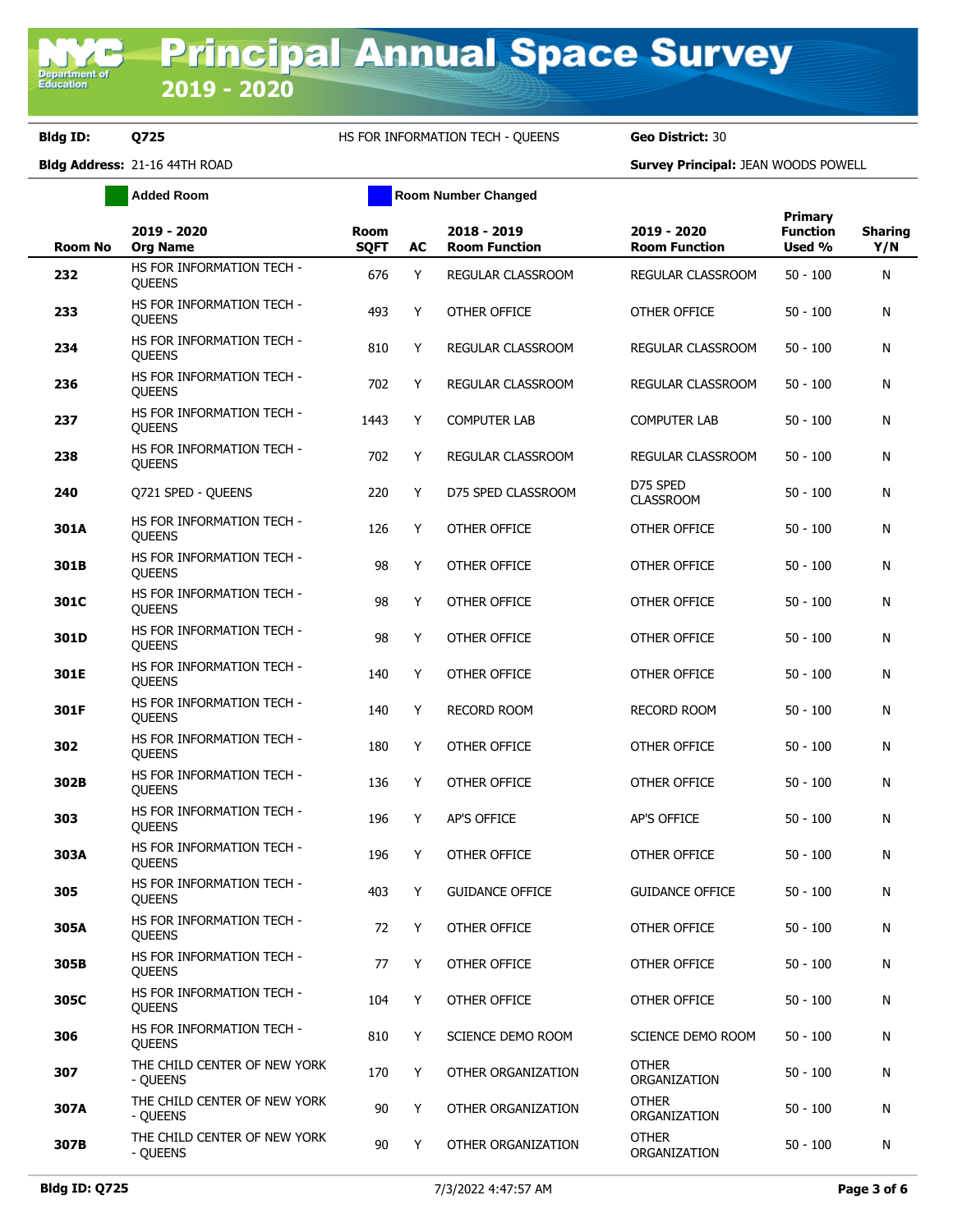**Added Room Room Room Number Changed** 

| <b>Room No</b> | 2019 - 2020<br><b>Org Name</b>             | Room<br><b>SQFT</b> | AC | 2018 - 2019<br><b>Room Function</b> | 2019 - 2020<br><b>Room Function</b>       | <b>Primary</b><br><b>Function</b><br>Used % | <b>Sharing</b><br>Y/N |
|----------------|--------------------------------------------|---------------------|----|-------------------------------------|-------------------------------------------|---------------------------------------------|-----------------------|
| 308            | HS FOR INFORMATION TECH -<br><b>QUEENS</b> | 840                 | Y  | SCIENCE DEMO ROOM                   | SCIENCE DEMO ROOM                         | $50 - 100$                                  | N                     |
| <b>309ABC</b>  | HS FOR INFORMATION TECH -<br><b>OUEENS</b> | 480                 | Y  | OTHER OFFICE                        | OTHER OFFICE                              | $50 - 100$                                  | N                     |
| 311            | HS FOR INFORMATION TECH -<br><b>QUEENS</b> | 1161                | Υ  | <b>SCIENCE LAB</b>                  | <b>SCIENCE LAB</b>                        | $50 - 100$                                  | N                     |
| 312            | HS FOR INFORMATION TECH -<br><b>QUEENS</b> | 1050                | Y  | <b>COMPUTER LAB</b>                 | <b>COMPUTER LAB</b>                       | $50 - 100$                                  | N                     |
| 313            | HS FOR INFORMATION TECH -<br><b>QUEENS</b> | 1558                | Y  | SCIENCE PREP ROOM                   | SCIENCE PREP ROOM                         | $50 - 100$                                  | N                     |
| 315            | HS FOR INFORMATION TECH -<br><b>OUEENS</b> | 1218                | Y  | <b>SCIENCE LAB</b>                  | <b>SCIENCE LAB</b>                        | $50 - 100$                                  | N                     |
| 319            | HS FOR INFORMATION TECH -<br><b>OUEENS</b> | 300                 | Y  | <b>GENERAL BUILDING SUPPORT</b>     | <b>GENERAL BUILDING</b><br><b>SUPPORT</b> | $50 - 100$                                  | N                     |
| 331            | HS FOR INFORMATION TECH -<br><b>OUEENS</b> | 800                 | Y  | REGULAR CLASSROOM                   | REGULAR CLASSROOM                         | $50 - 100$                                  | N                     |
| 332            | HS FOR INFORMATION TECH -<br><b>OUEENS</b> | 728                 | Y  | REGULAR CLASSROOM                   | REGULAR CLASSROOM                         | $50 - 100$                                  | N                     |
| 333            | HS FOR INFORMATION TECH -<br><b>OUEENS</b> | 294                 | Y  | STORAGE ROOM                        | STORAGE ROOM                              | $50 - 100$                                  | N                     |
| 334            | HS FOR INFORMATION TECH -<br><b>OUEENS</b> | 810                 | Y  | SCIENCE DEMO ROOM                   | <b>SCIENCE DEMO ROOM</b>                  | $50 - 100$                                  | N                     |
| 335            | HS FOR INFORMATION TECH -<br><b>OUEENS</b> | 800                 | Y  | REGULAR CLASSROOM                   | REGULAR CLASSROOM                         | $50 - 100$                                  | N                     |
| 336            | HS FOR INFORMATION TECH -<br><b>OUEENS</b> | 702                 | Y  | REGULAR CLASSROOM                   | REGULAR CLASSROOM                         | $50 - 100$                                  | N                     |
| 337            | HS FOR INFORMATION TECH -<br><b>OUEENS</b> | 800                 | Y  | REGULAR CLASSROOM                   | REGULAR CLASSROOM                         | $50 - 100$                                  | N                     |
| 338            | HS FOR INFORMATION TECH -<br><b>OUEENS</b> | 702                 | Y  | REGULAR CLASSROOM                   | REGULAR CLASSROOM                         | $50 - 100$                                  | N                     |
| 339            | HS FOR INFORMATION TECH -<br><b>OUEENS</b> | 280                 | Y  | STORAGE ROOM                        | STORAGE ROOM                              | $50 - 100$                                  | N                     |
| 340            | HS FOR INFORMATION TECH -<br><b>OUEENS</b> | 220                 | Y  | <b>TEACHER'S ROOM</b>               | <b>TEACHER'S ROOM</b>                     | $50 - 100$                                  | N                     |
| 341            | HS FOR INFORMATION TECH -<br><b>OUEENS</b> | 760                 | Y  | REGULAR CLASSROOM                   | REGULAR CLASSROOM                         | $50 - 100$                                  | N                     |
| 401            | HS FOR INFORMATION TECH -<br><b>OUEENS</b> | 900                 | Y  | LOCKER ROOM                         | LOCKER ROOM                               | $50 - 100$                                  | N                     |
| 403            | HS FOR INFORMATION TECH -<br><b>OUEENS</b> | 4264                | Y  | <b>GYMNASIUM</b>                    | <b>GYMNASIUM</b>                          | $50 - 100$                                  | N                     |
| 406            | HS FOR INFORMATION TECH -<br><b>QUEENS</b> | 729                 | Y  | REGULAR CLASSROOM                   | REGULAR CLASSROOM                         | $50 - 100$                                  | N                     |
| 408            | HS FOR INFORMATION TECH -<br><b>QUEENS</b> | 440                 | Y  | OTHER OFFICE                        | OTHER OFFICE                              | $50 - 100$                                  | N                     |
| 410AB          | HS FOR INFORMATION TECH -<br><b>QUEENS</b> | 440                 | Y  | OTHER OFFICE                        | OTHER OFFICE                              | $50 - 100$                                  | N                     |
| 412            | HS FOR INFORMATION TECH -<br><b>QUEENS</b> | 1008                | Y  | WEIGHT ROOM                         | <b>WEIGHT ROOM</b>                        | $50 - 100$                                  | N                     |
| 415            | HS FOR INFORMATION TECH -<br>QUEENS        | 1050                | Y  | <b>LOCKER ROOM</b>                  | LOCKER ROOM                               | $50 - 100$                                  | N                     |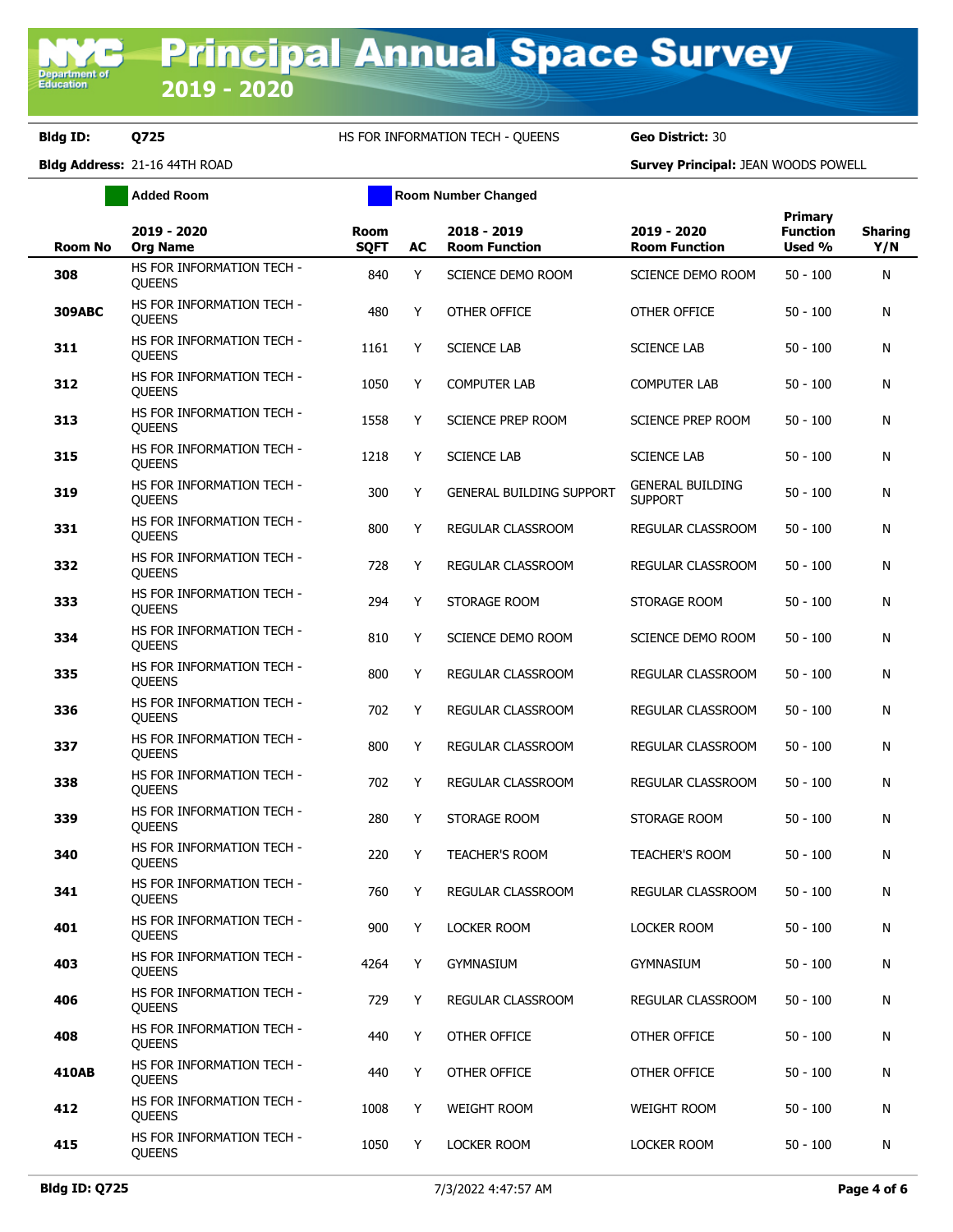|                | <b>Added Room</b>                                                                                                                                                                            |                            |    | <b>Room Number Changed</b>          |                                           |                                      |                       |
|----------------|----------------------------------------------------------------------------------------------------------------------------------------------------------------------------------------------|----------------------------|----|-------------------------------------|-------------------------------------------|--------------------------------------|-----------------------|
| <b>Room No</b> | 2019 - 2020<br><b>Org Name</b>                                                                                                                                                               | <b>Room</b><br><b>SQFT</b> | AC | 2018 - 2019<br><b>Room Function</b> | 2019 - 2020<br><b>Room Function</b>       | Primary<br><b>Function</b><br>Used % | <b>Sharing</b><br>Y/N |
| 419            | HS FOR INFORMATION TECH -<br>QUEENS                                                                                                                                                          | 300                        | Y  | <b>GENERAL BUILDING SUPPORT</b>     | <b>GENERAL BUILDING</b><br><b>SUPPORT</b> | $50 - 100$                           | N                     |
| 432            | HS FOR INFORMATION TECH -<br><b>QUEENS</b>                                                                                                                                                   | 832                        | Y  | AUXILIARY EXERCISE ROOM             | <b>AUXILIARY EXERCISE</b><br><b>ROOM</b>  | $50 - 100$                           | N                     |
| 433            | HS FOR INFORMATION TECH -<br><b>QUEENS</b>                                                                                                                                                   | 2214                       | Y  | LIBRARY                             | <b>LIBRARY</b>                            | $50 - 100$                           | N                     |
| 433B           | HS FOR INFORMATION TECH -<br><b>QUEENS</b>                                                                                                                                                   | 70                         | Y  | <b>OTHER OFFICE</b>                 | OTHER OFFICE                              | $50 - 100$                           | N                     |
| 433D           | HS FOR INFORMATION TECH -<br><b>QUEENS</b>                                                                                                                                                   | 240                        | Y  | OTHER OFFICE                        | OTHER OFFICE                              | $50 - 100$                           | N                     |
| 433F           | HS FOR INFORMATION TECH -<br><b>QUEENS</b>                                                                                                                                                   | 414                        | Y  | OTHER OFFICE                        | OTHER OFFICE                              | $50 - 100$                           | N                     |
| 434            | HS FOR INFORMATION TECH -<br>QUEENS                                                                                                                                                          | 729                        | Y  | REGULAR CLASSROOM                   | REGULAR CLASSROOM                         | $50 - 100$                           | N                     |
| 435A           | HS FOR INFORMATION TECH -<br><b>OUEENS</b>                                                                                                                                                   | 112                        | Y  | <b>DEAN'S OFFICE</b>                | <b>DEAN'S OFFICE</b>                      | $50 - 100$                           | N                     |
| 435B           | HS FOR INFORMATION TECH -<br><b>OUEENS</b>                                                                                                                                                   | 152                        | Y  | <b>DEAN'S OFFICE</b>                | <b>DEAN'S OFFICE</b>                      | $50 - 100$                           | N                     |
| 435C           | HS FOR INFORMATION TECH -<br><b>OUEENS</b>                                                                                                                                                   | 340                        | Y  | AP'S OFFICE                         | AP'S OFFICE                               | $50 - 100$                           | N                     |
| 435D           | HS FOR INFORMATION TECH -<br><b>QUEENS</b>                                                                                                                                                   | 104                        | Y  | <b>DEAN'S OFFICE</b>                | <b>DEAN'S OFFICE</b>                      | $50 - 100$                           | N                     |
| 435E           | HS FOR INFORMATION TECH -<br><b>OUEENS</b>                                                                                                                                                   | 143                        | Y  | <b>DEAN'S OFFICE</b>                | <b>DEAN'S OFFICE</b>                      | $50 - 100$                           | N                     |
| 436            | HS FOR INFORMATION TECH -<br><b>OUEENS</b>                                                                                                                                                   | 729                        | Y  | REGULAR CLASSROOM                   | REGULAR CLASSROOM                         | $50 - 100$                           | N                     |
| 438            | HS FOR INFORMATION TECH -<br><b>OUEENS</b>                                                                                                                                                   | 220                        | Y  | AP'S OFFICE                         | AP'S OFFICE                               | $50 - 100$                           | N                     |
| 440            | HS FOR INFORMATION TECH -<br>QUEENS                                                                                                                                                          | 729                        | Y  | REGULAR CLASSROOM                   | REGULAR CLASSROOM                         | $50 - 100$                           | N                     |
| <b>B23</b>     | HS FOR INFORMATION TECH -<br><b>OUEENS</b>                                                                                                                                                   | 345                        | Y  | STORAGE ROOM                        | STORAGE ROOM                              | $50 - 100$                           | N                     |
| <b>B26</b>     | HS FOR INFORMATION TECH -<br><b>OUEENS</b>                                                                                                                                                   | 330                        | Y  | STORAGE ROOM                        | STORAGE ROOM                              | $50 - 100$                           | N                     |
| B27            | HS FOR INFORMATION TECH -<br><b>OUEENS</b>                                                                                                                                                   | 480                        | Y  | STORAGE ROOM                        | STORAGE ROOM                              | 50 - 100                             | N                     |
|                | How many hallway bathrooms for students are there in your building?<br>Are any of the student bathrooms being shared by multiple schools?                                                    |                            |    |                                     |                                           |                                      |                       |
|                |                                                                                                                                                                                              |                            |    |                                     |                                           |                                      |                       |
|                | Are all the student bathrooms open throughout the day?                                                                                                                                       |                            |    |                                     |                                           |                                      |                       |
|                | Please identify the number of non-instructional spaces, not reported above, being used for<br>instructional purposes, academic intervention services, or therapeutic or counseling services: |                            | 0  |                                     |                                           |                                      |                       |
|                | Are any of those non-instructional spaces being shared?                                                                                                                                      |                            | N  |                                     |                                           |                                      |                       |